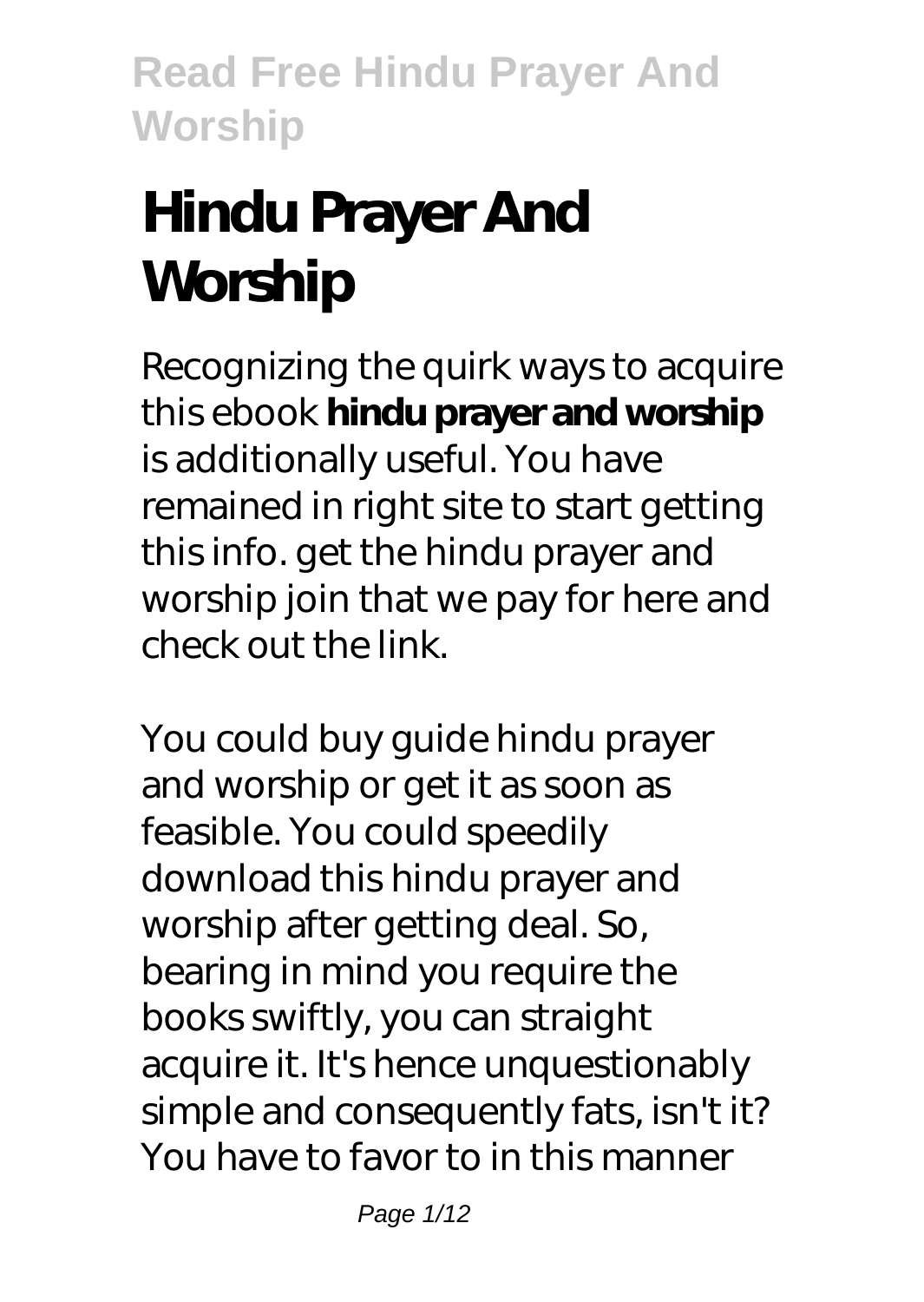If you have an eBook, video tutorials, or other books that can help others, KnowFree is the right platform to share and exchange the eBooks freely. While you can help each other with these eBooks for educational needs, it also helps for self-practice. Better known for free eBooks in the category of information technology research, case studies, eBooks, Magazines and white papers, there is a lot more that you can explore on this site.

## **Hindu Prayers: The Ocean of Spiritual Pearls**

The tradition approves both silent and loud recitation of prayers. Prayers are used in ritual worship (yajnas) as well as in domestic worship (puja). Page 2/12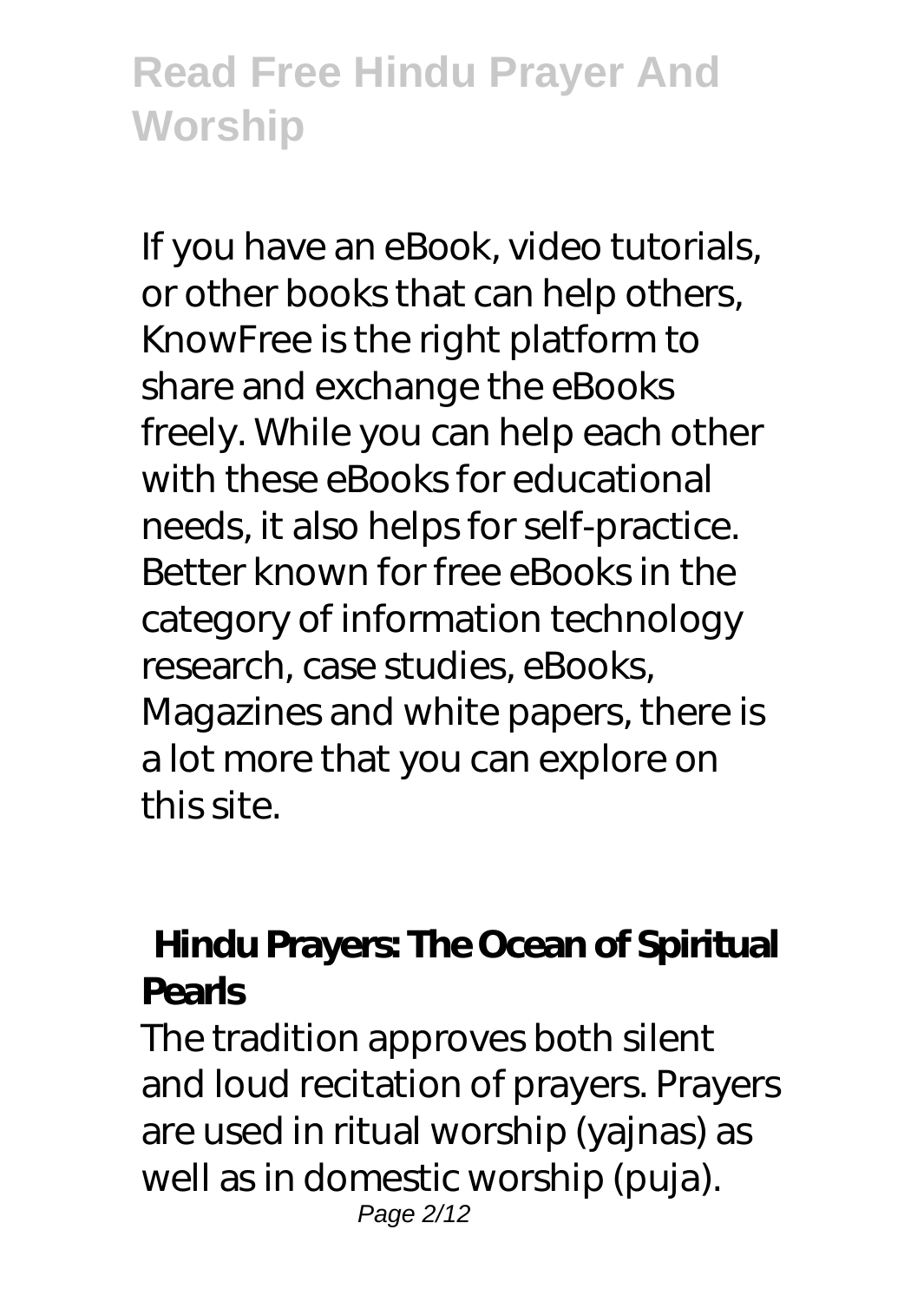Hindu prayers go by many names such as mantras, samans, riks, bhajans, kirtans, prarthanas, slokas, strotras, suprabhatams, anjali, ashtakams and smaranams.

## **7 Must Chant Morning Prayers For Hindus - Rgyan**

Dhoop is a specific type of frank incense used in the worship of Hindu deities. The dhoop helps to purify the home and person and as a preparation for devotion. Also consider other forms of creating scent and aromas that might be pleasing to Lord Ganesha: ... Do Hindu Prayer. How to. Chant Om.

#### **Popular Prayers of Hindu Gods and Goddesses**

Hindu practices for prayer often symbolize a deeply held belief, even if Page 3/12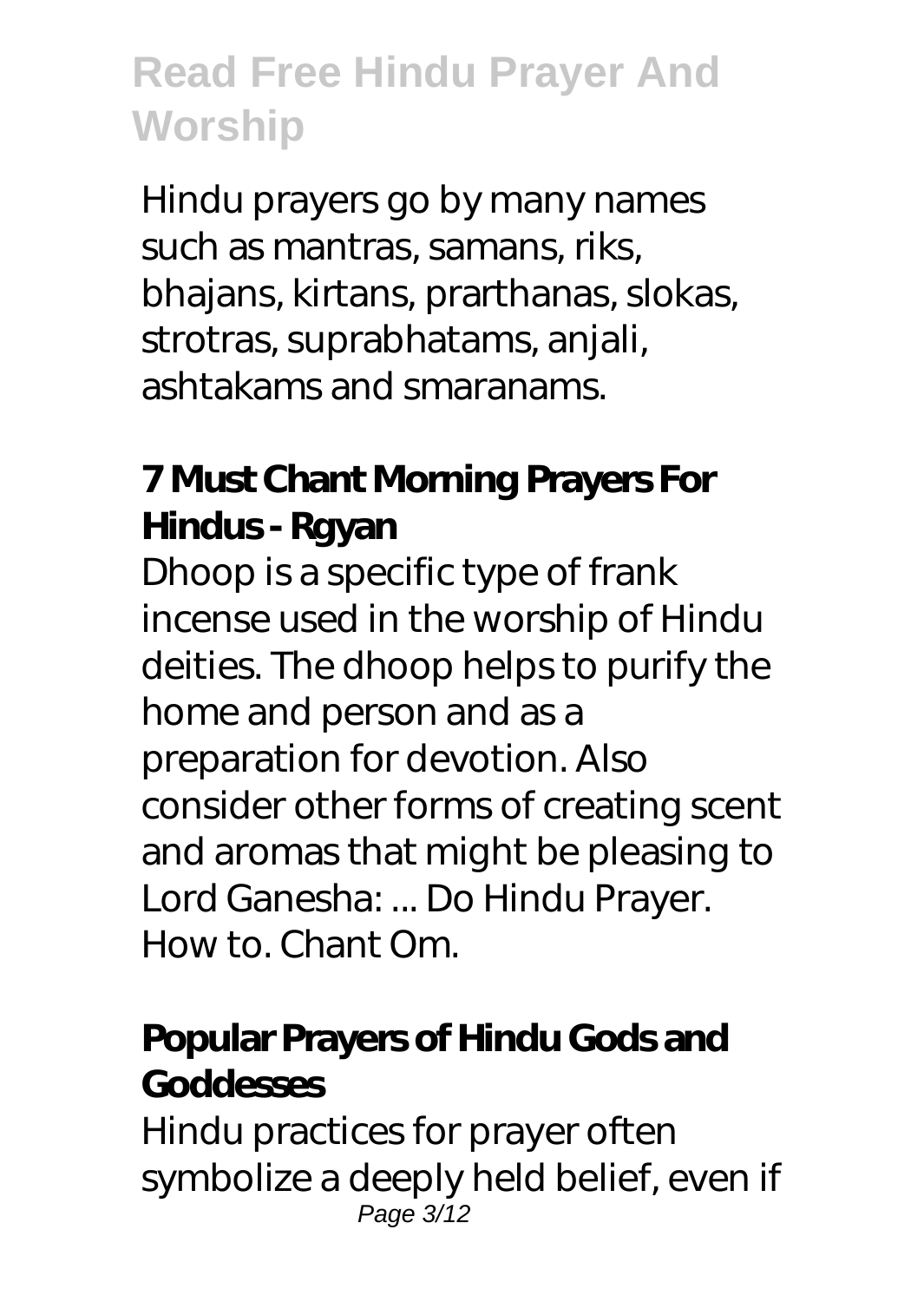the practice looks as normal as walking. Circumambulation, or walking around the deities, is a common part of Hindu puja. To Priya' sfamily, it symbolizes that the worshiper is moving through the different stages of life as they go around and around, transitioning from normal human daily existence towards the eternal ...

**Prayer in Hinduism - The Spiritual Life** Puja. Hindu worship, or puja, involves images (murtis), prayers (mantras) and diagrams of the universe (yantras). Central to Hindu worship is the image, or icon, which can be worshipped either at ...

#### **Hindu Prayer And Worship**

The Maha Mrityunjaya Mantra - The Page 4/12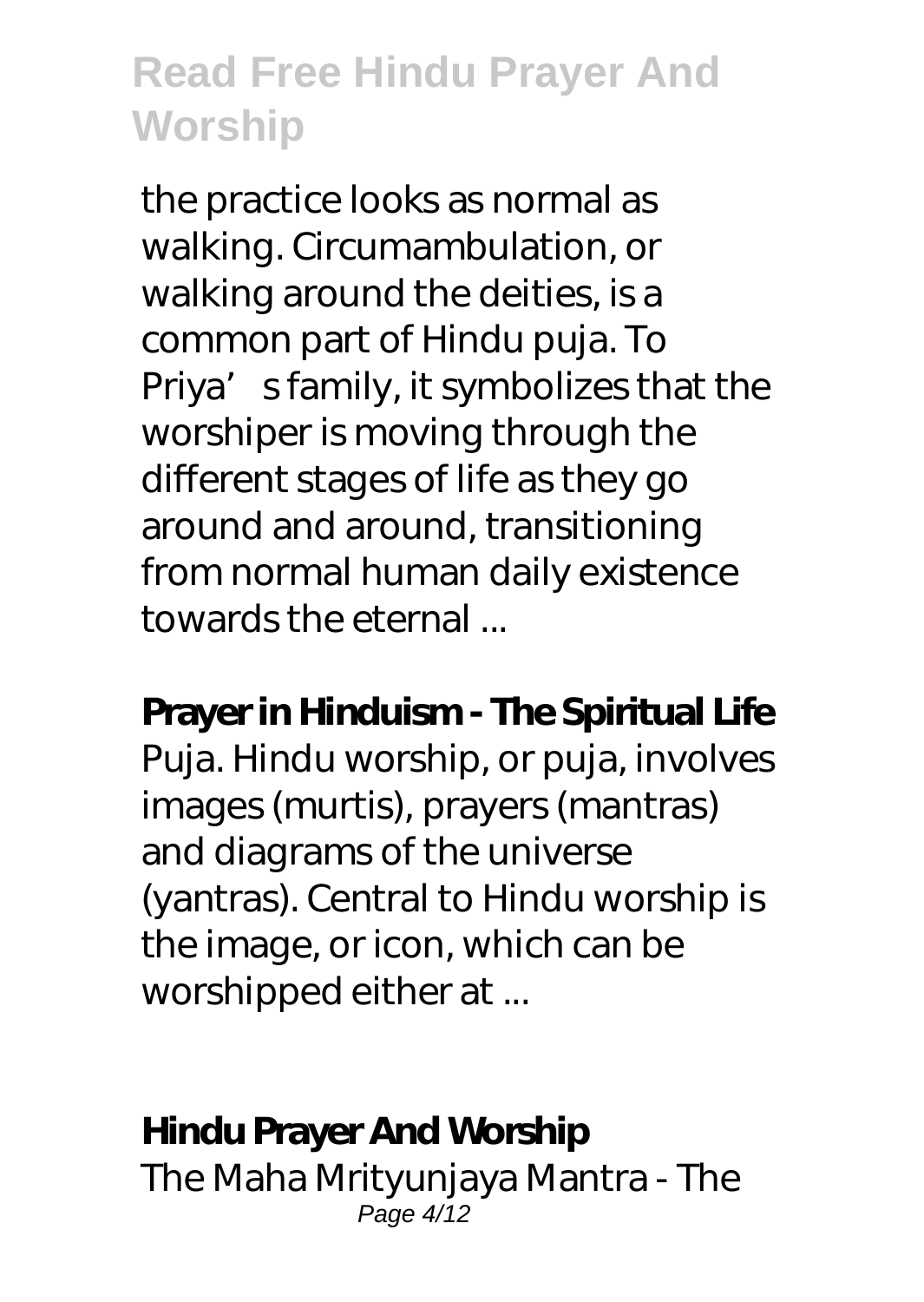Life-Giving Prayer Om trayambakam yajaamahe sugandhim pushtivardhanam Urvaarukamiva bandhanaan mrityor muksheeya maamritaat. Translation: We worship the three-eyed One ( Lord Siva ) Who is fragrant and Who nourishes well all beings; may He liberate us from death for the sake of immortality even as the cucumber is severed from its bondage (to the creeper).

### **How to Worship and Pray to the Hindu God Ganesh - wikiHow**

In Hinduism, each day of the week is devoted to one or more of the faith's deities. Special rituals, including prayer and fasting, are performed to honor these gods and goddesses. Each day also is associated with a celestial body from Vedic astrology and has a corresponding gemstone Page 5/12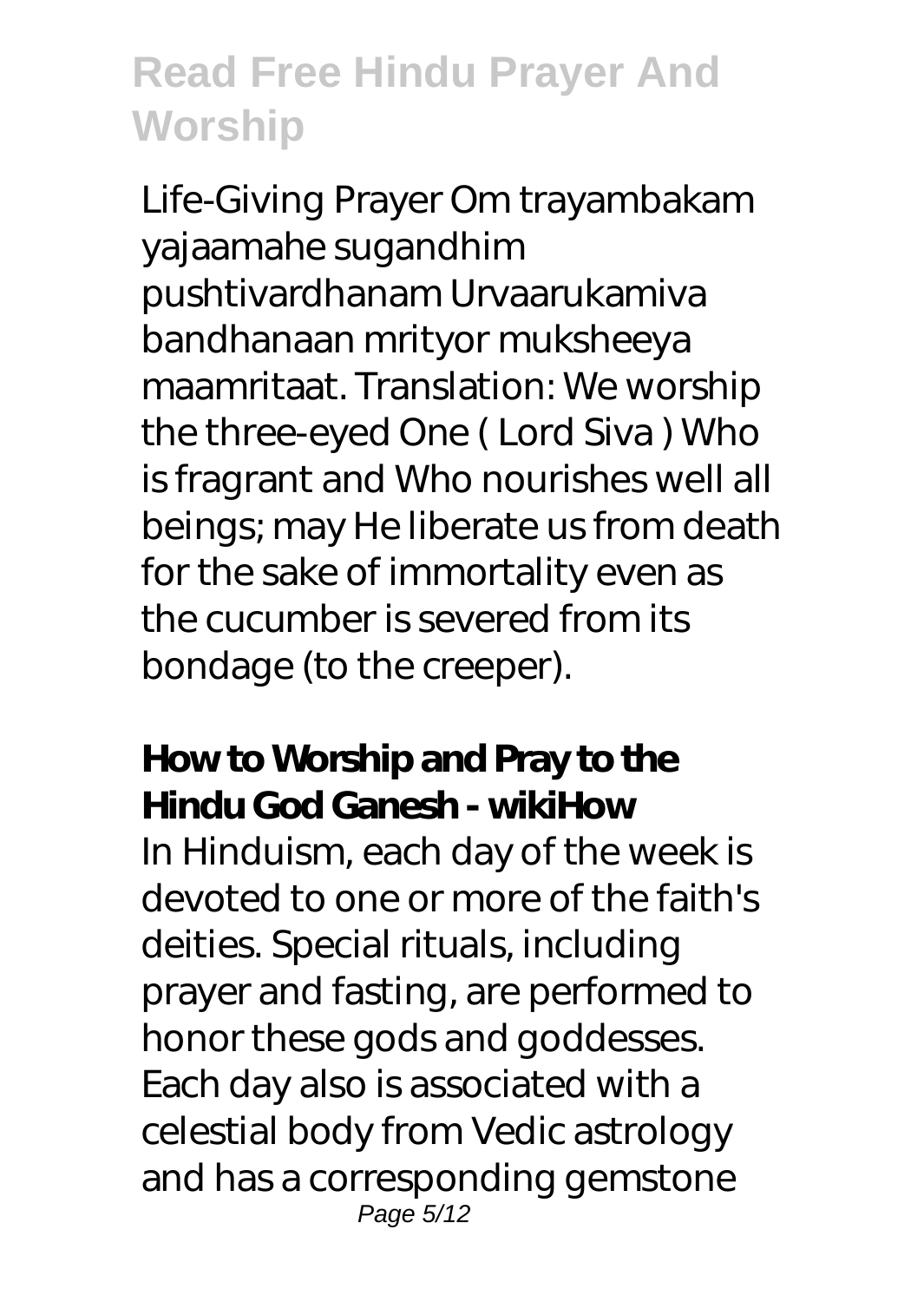and color. There are two different types of fasting in Hinduism.

## **Who Leads the Hindus in Worship? | Synonym**

Hinduism, native to India, developed from a variety of historical beliefs and traditions. Hindu gods represent different divine forces, and followers worship them at home or in temples. Worship customs vary, but prayers, mantras and offerings are just some of the many methods practiced by all Hindus.

#### **How to Do Hindu Prayer: 12 Steps (with Pictures) - wikiHow**

8- Japa/Meditation/Prayer: Internal practices of worship. 9. Parikram/Pradakshina: Circumambulation or moving around a sacred object or idol. 10. Selva: Page 6/12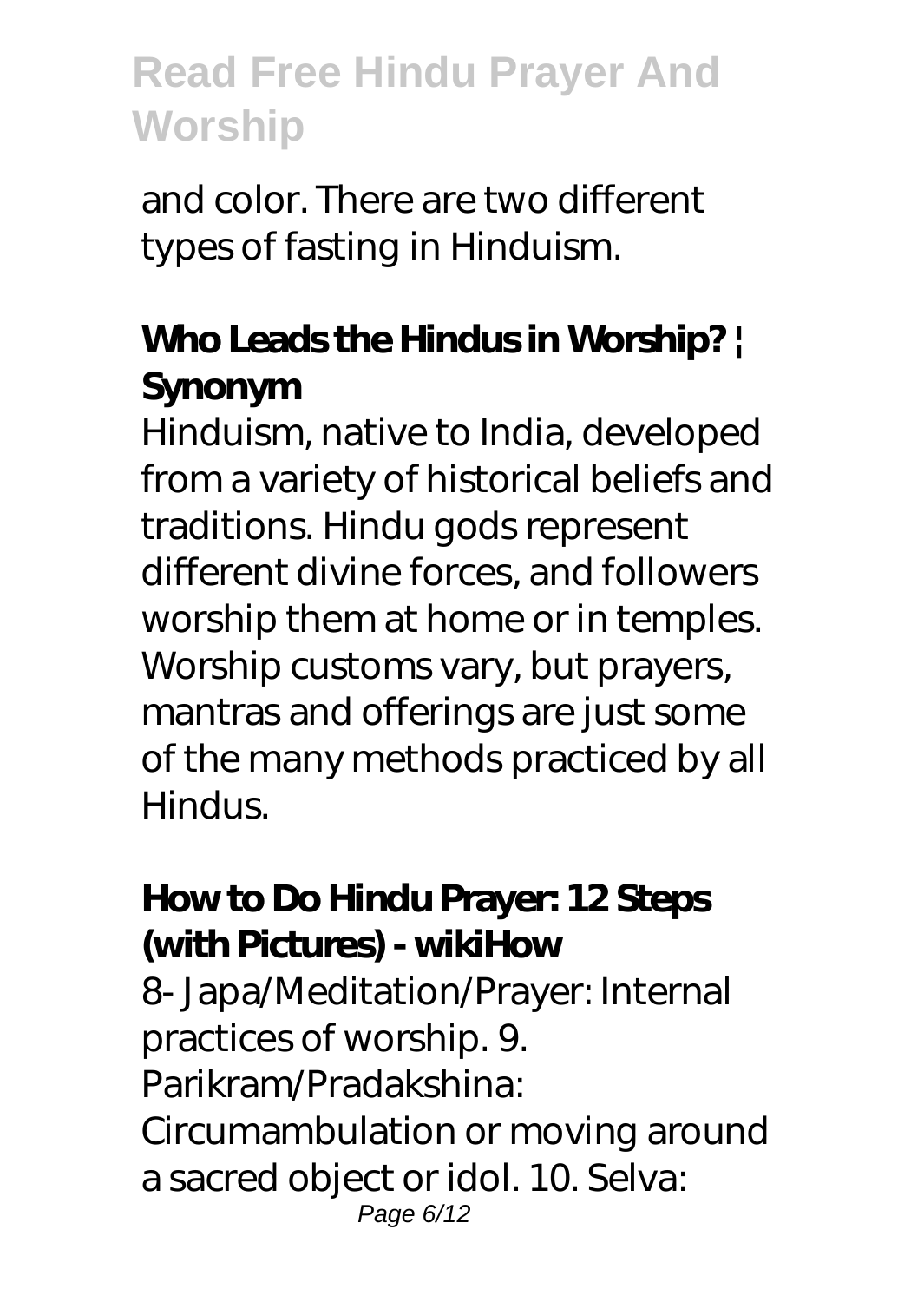Active service, to the deity, holy people, etc.. [1] Furthermore, dance, drama and music also have been regarded as worship in the Hindu culture. Worship can be performed at any time and ...

#### **Rituals and Worship in Hinduism**

An insight into the ways Hindus pray to their gods. A young man explains the Hindu worship called Puja, and the use of Aum as a form of prayer.

### **Hindu Prayer And Worship wpbunker.com**

Prayer or worship is considered to be an integral part of the Hindu religion.The chanting of mantras is the most popular form of worship in Hinduism. Yoga and meditation are also considered as a form of devotional service towards the Lord. Page 7/12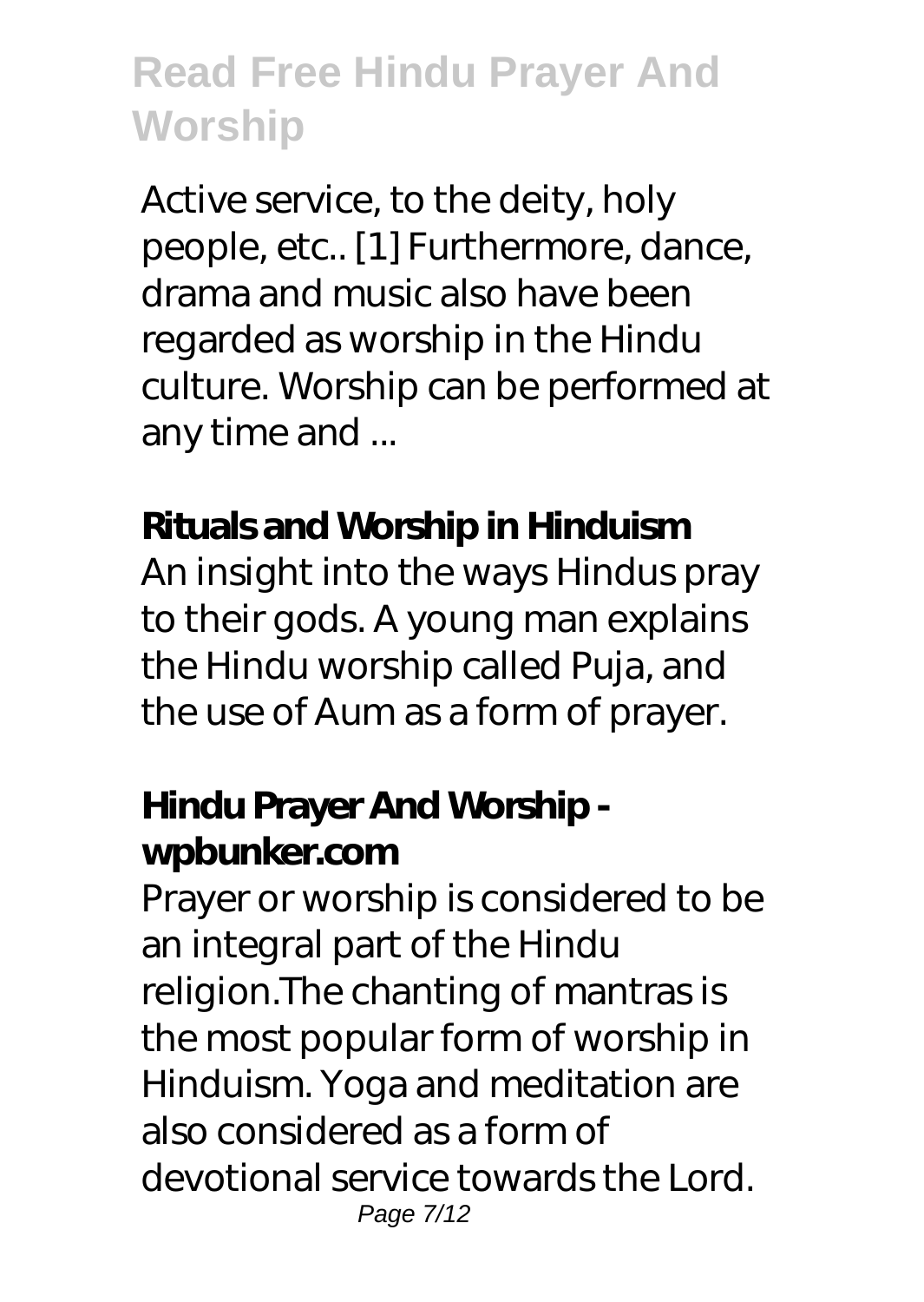The adjacent picture represents the Om sign, which is a sign of peace. Hinduism believes that prayer must be genuine in order for blessings to be given.

## **Fasting, Praying, and Regular Hindu Rituals**

Prayer or worship is considered to be an integral part of the Hindu religion.The chanting of mantras is the most popular form of worship in Hinduism. Yoga and meditation are also considered as a form of devotional service towards the Lord. The adjacent picture represents the Om sign, which is a sign of peace. Hinduism believes that prayer must be genuine in order for blessings to be given.

#### **Hinduism and Prayers - Hindu**

Page 8/12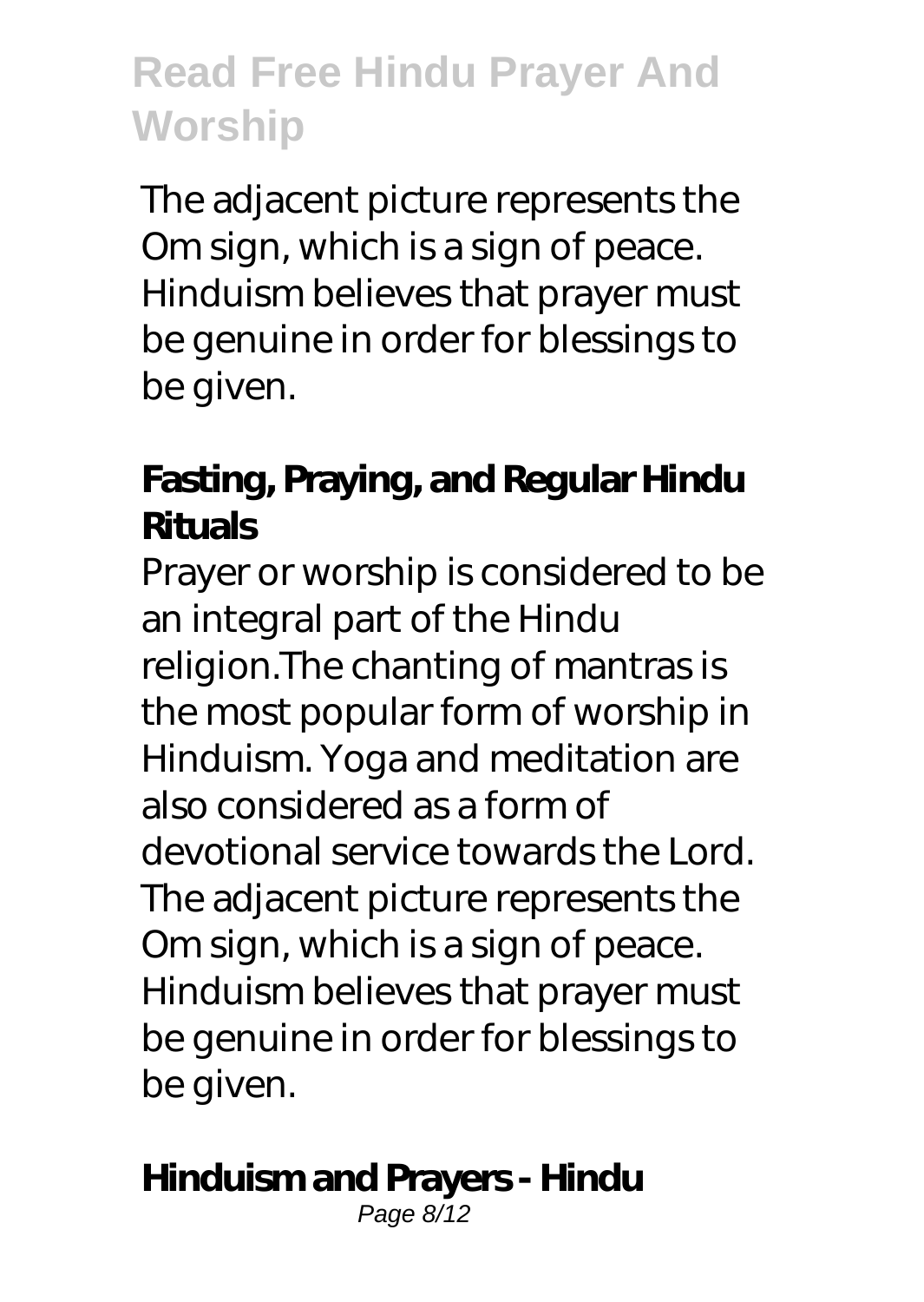## **Website**

Then we should worship the Sun – the cause of existence and source of energy. Before reciting this mantra we need to face towards the East. We need to worship him for long life, wealth and intelligence. Bhano, bhaskara Marthanda, Chanda rasmai, divakara, Ayur, arogyam, budhim, sree yamscha dehi mae.

## **A Guide to 5 Hindu Prayers for All Occasions**

Prayer or worship is considered to be an integral part of the Hindu religion. The chanting of mantras is the most popular form of worship in Hinduism. Yoga and meditation are also considered as a form of devotional service towards the Lord. The adjacent picture represents the Om sign, which is a sign of peace. Page 9/12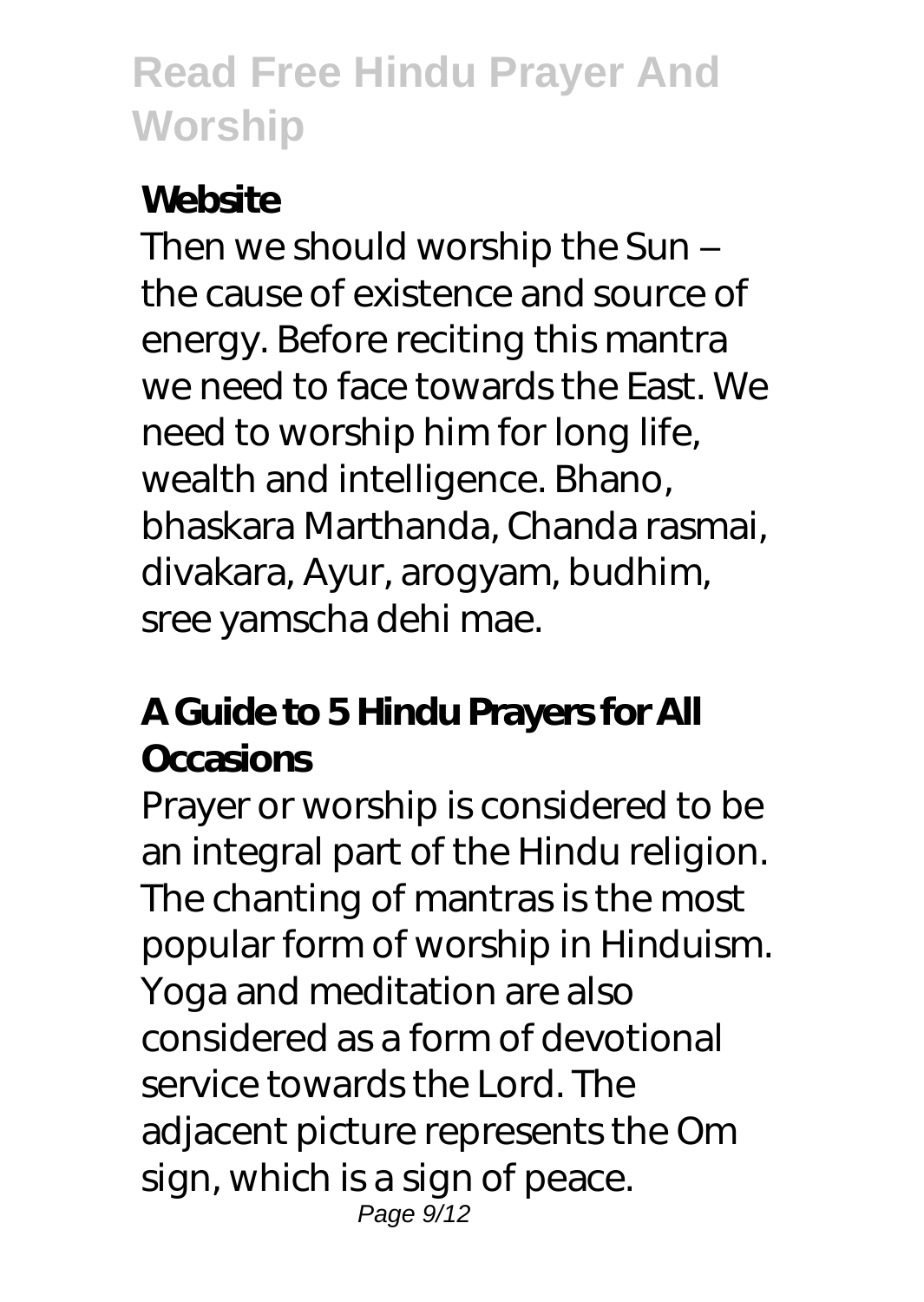# **Worship and Religious Practices - Hinduism**

Although Hindus primarily worship individually, some Hindu services are led by a pujari (trained priest) or a head of household The worship service, known as puja, is a ceremony where Hindus express devotion to a god or other divine being through prayer, rituals and music.

#### **Prayer in Hinduism - Wikipedia**

Popular Hindu Prayers. Find here a collection of Hindu prayers addressed to various gods and goddesses of Hinduism, which are used in their ritual and spiritual worship. These prayers are especially useful for spiritual cleansing, expiation, or to propitiate the divinities and fulfill one's desires.

Page 10/12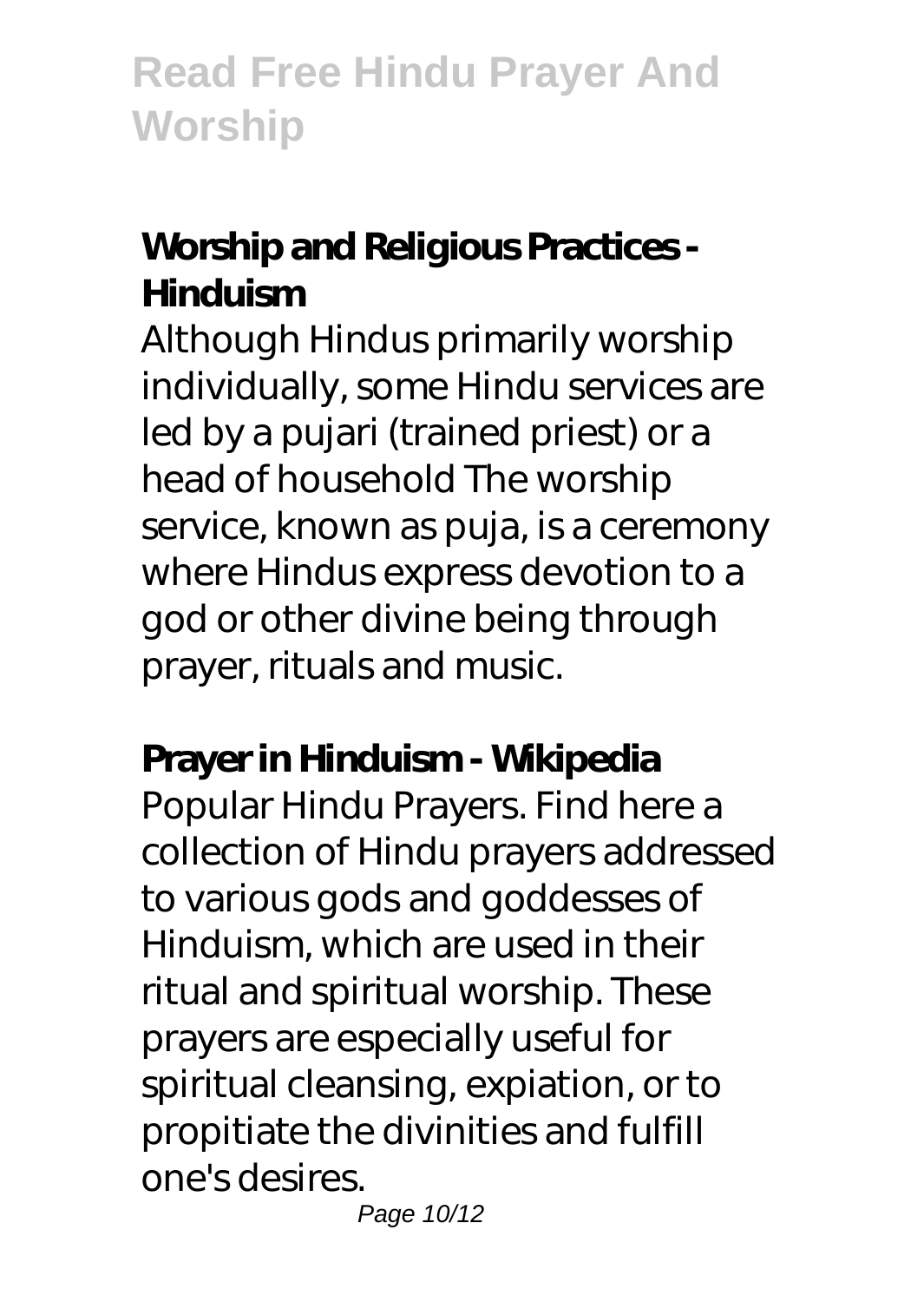# **The Posture of Prayer: A Look at How Hindus Pray ...**

Although Hindus primarily worship individually, some Hindu services are led by a pujari (trained priest) or a head of household The worship service, known as puja, is a ceremony where Hindus express devotion to a god or other divine being through prayer, rituals and music.

## **Worship Practices of Hinduism | Synonym**

For example, every Mantra in the Vedas, Upanishads and various religious traditions (sampradayas) within Hindu religion begin with Om or Aum - the primordial sound, the sound that is said to have its origins at the time of the creation of the cosmos - also referred to as the 'Big Page 11/12